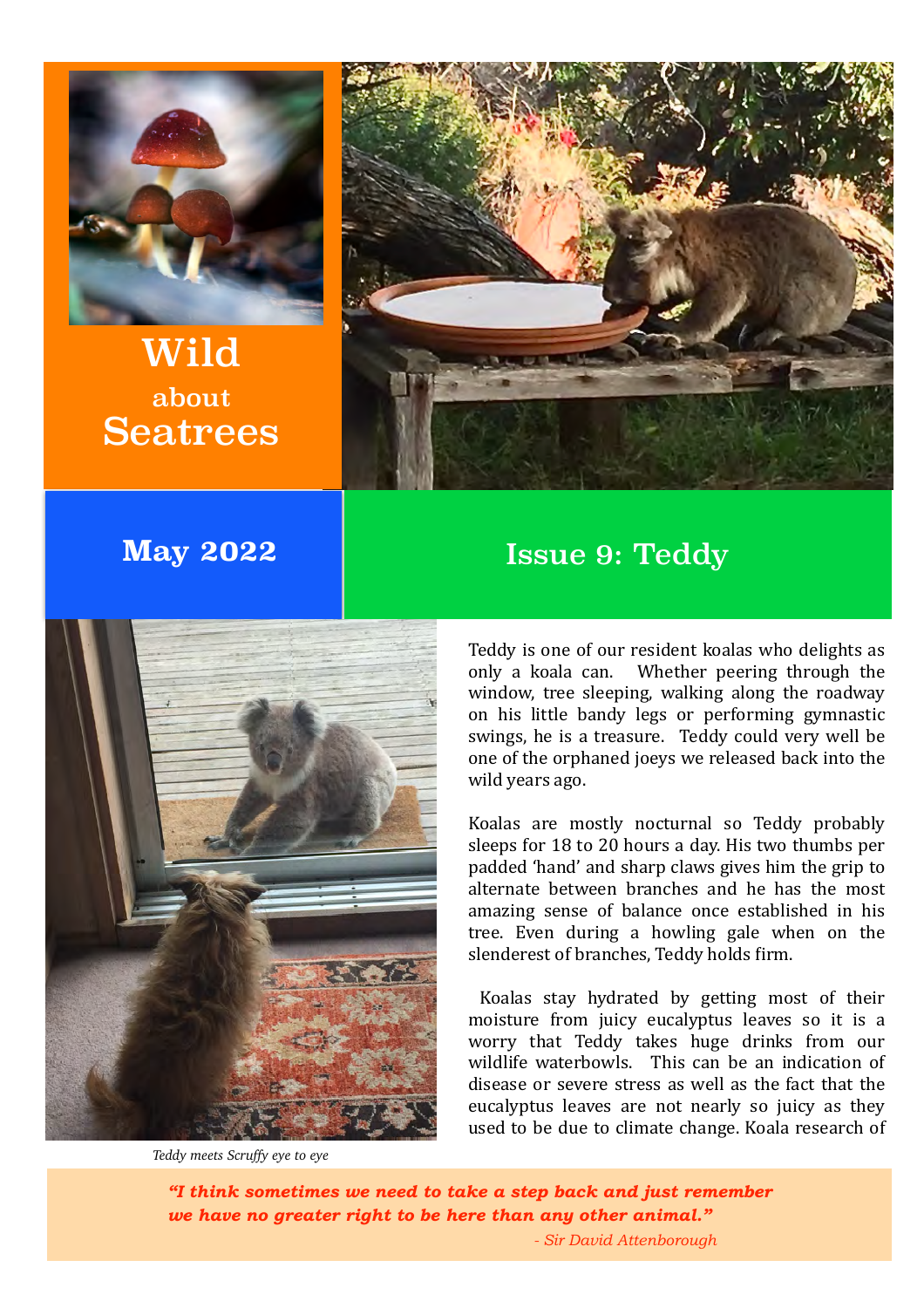### **2** Issue 9 May 2022



*Hello! Anyone home? Teddy at drink bowl*

### **Waterbowls**

It is not just the Teddy's of the world that rely on water bowls but all animals, birds and living creatures. At Seatrees we have water bowls of different sizes, depths and elevations to cater for ground based as well as aerial customers. Birds and creatures from the tiniest of skinks to very large wallabies drink from and bathe in bowls that suit their size. If too deep they can drown, if not deep enough, hydration is limited. It is crucial that water stations are easy to fill and replenish, which in hot weather can be daily.

*Echidna at waterbowl*



### Teddy, continued

late indicates just this so water stations are becoming increasingly crucial, particularly in warmer areas or after disasters such as fires.

No matter how many times we see Teddy, the cry goes out " There he is!" as if it is the first sighting ever. He is so relaxed, curious and seems to just want to be best friends. Waddling up to peer into the living room before moving off he shows no fear of little Scruffy and Scruff no fear of Teddy.

So the question has to be asked how governments can continue to allow koala habitat to be razed to the ground resulting in such an exquisite marsupial ending up on the endangered list.

And their temerity in offering money as a substitute.



*King Parrot at waterbowl*

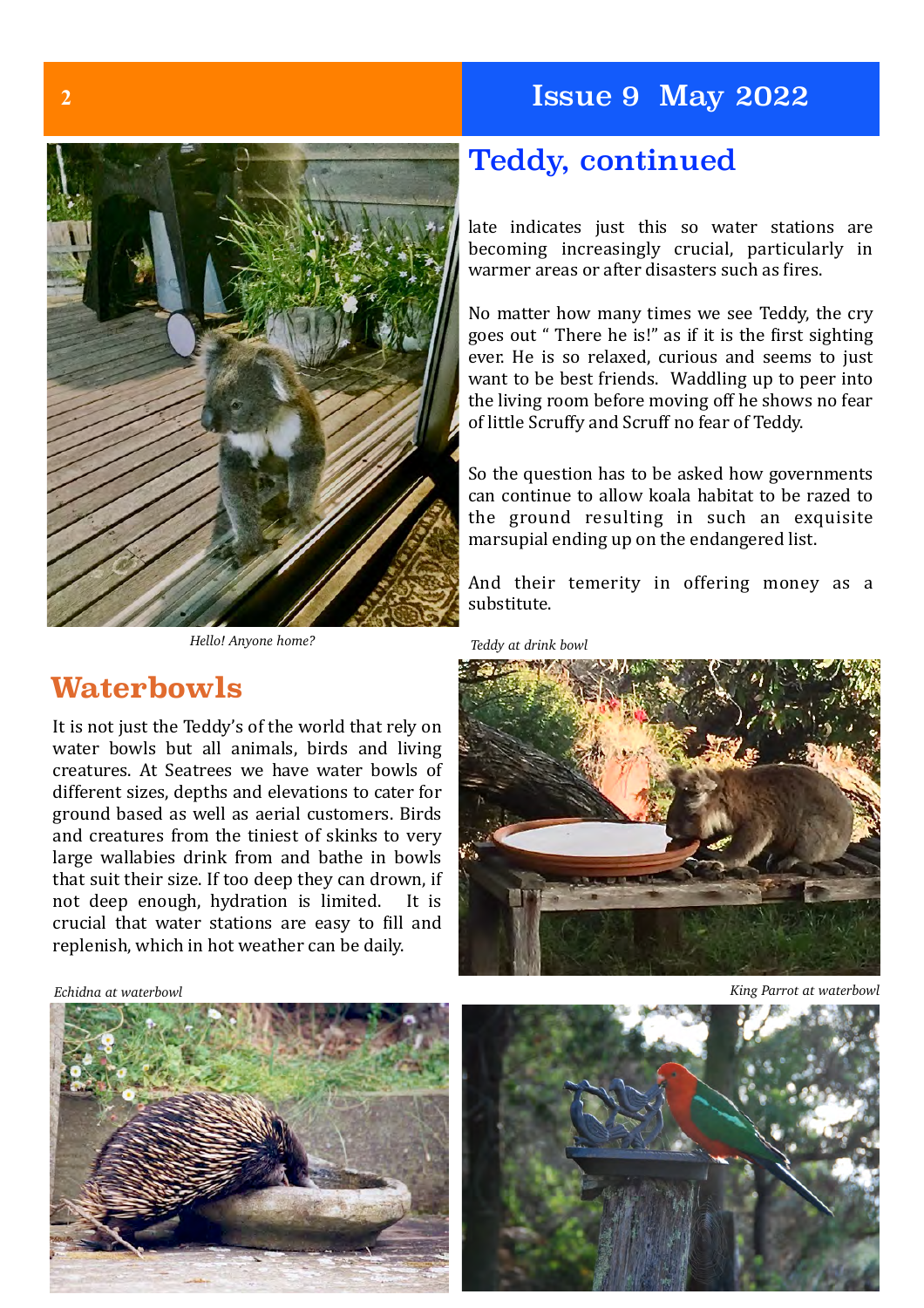# **The Ancient Marengo Rockshelves**

It is always a thrill to meet guests who have an interest in a particular aspect of the environment. Bird watching, wildlife spotting, fungi, weather and the night sky are just a few of the areas that seem to particularly appeal.

So we were delighted to host a guest geologist who knew about "the spectacular wave-cut platforms along the Otway coast, including those you see offshore from Seatrees Farm in Marengo, just a short stroll from the cottages. They are a fascinating reminder of Victoria's geological history dating back to the age of the dinosaurs."

We learnt that "the rocks formed partly as a result of the separation of Australia from Antarctica when this joint landmass was located much closer to the south pole. The rock formations were deposited between 95 and 120 million years ago and are composed mainly of sandstone and mudstones, with lesser conglomerate layers and some small coal bands. To Geologists, these rocks are referred to as being part of the Eumeralla Formation..."

The platforms contain sculptured Cannonball shaped concretions, craters, honeycomb weathering, dinosaur footprints, shell-filled rockpools, and massive boulders. To walk over them is like traversing an ancient tapestry that apart from their geological significance provides protection, shelter, and food for sea birds and marine life.

*Thank* you to Haydn Swan, lecturer in Geology at Federation University in Ballarat for sharing and *awakening us to the uniqueness of the platforms.* 

![](_page_2_Picture_7.jpeg)

*'When we recognise Earth, stones, plants, animals, stars, and more as sentient beings, we change the dynamics of how we live our lives and we approach everything we do as affecting a valuable family member…and therefore ourselves.'*

*- Maria Xraceburu - author, theatrical director, healer, counselor, teacher, elders' guardian and energy scout*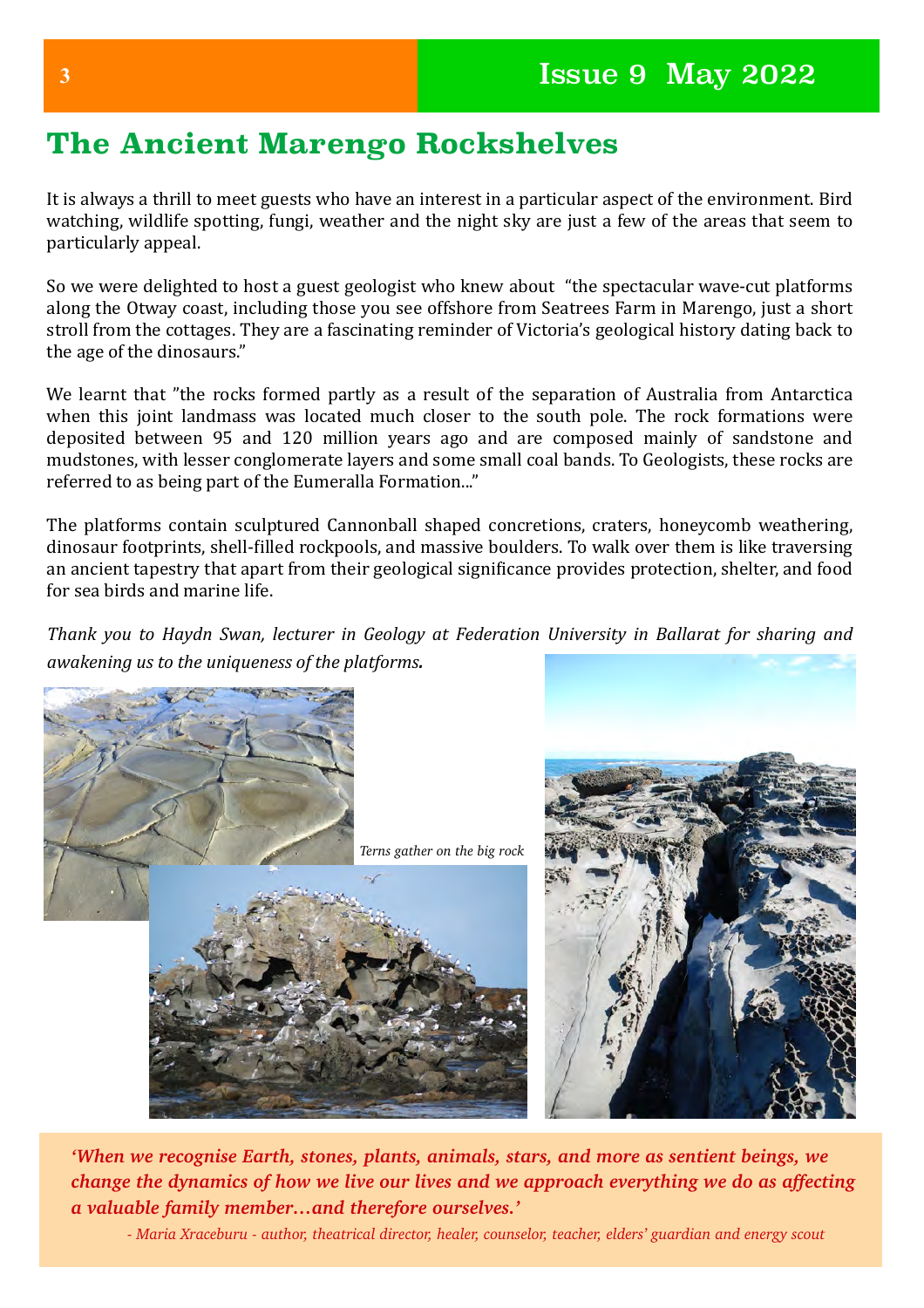# Microbats – such important but often misunderstood mammals

Often thought of as scary and ugly, microbats are mammals like us, being warm-blooded placental animals who nourish their young with milk. Their wings are hands the same as our hands only the bones are elongated and connected by a membrane which is made up of two layers of skin enclosing elastic fibres, blood vessels and nerves which allows them to fly. The family order they belong to is called Microchiroptera meaning "little hand-wing" and they make up one-fifth of all Australian mammals

These amazing creatures often go unnoticed because they are small, nocturnal and hard to hear but they play a critical role in ecosystems and are bioindicators of ecological health.

As insectivores they control insect numbers by eating tons of disease carrying mosquitoes and agricultural insect pests each night. As a prey species they provide a food source for other animals such as owls and snakes.

As they fly microbats emit a high-frequency noise from their nose or mouth. These noises strike objects and bounce back as echoes and form pictures of sound. It also explains why they have such large and unusual shaped ears and noses. Using this echolocate navigational system they can catch 1,200 insects in an hour and can consume up to 60% of their body weight each night. So the common saying 'Blind as a Bat' is incorrect.

![](_page_3_Picture_6.jpeg)

#### This Lesser Long Eared Bat was found roosting in a Seatrees woodpile.

They are the most common species of bats in Australia and as the name suggests they have impressively long ears. Only 5cm long these bats hunt near the ground catching grasshoppers, moths, crickets, spiders and other insects inflight, off the ground or from leaves.

They are susceptible to predation by owls, hawks, cats and are threatened by loss of tree roosts and land clearing. Pesticides are also a problem.

### *'Until man learns to respect and communicate with the animal world he will never be able to know his true role on Earth.'*

*Enzo Majorca - Italian diver who rescued a trapped dolphin in a net after the male dolphin asked for help and led him to his trapped female mate. They thanked him by emitting almost human sounds and the male touched his cheek almost like a kiss in gratitude.*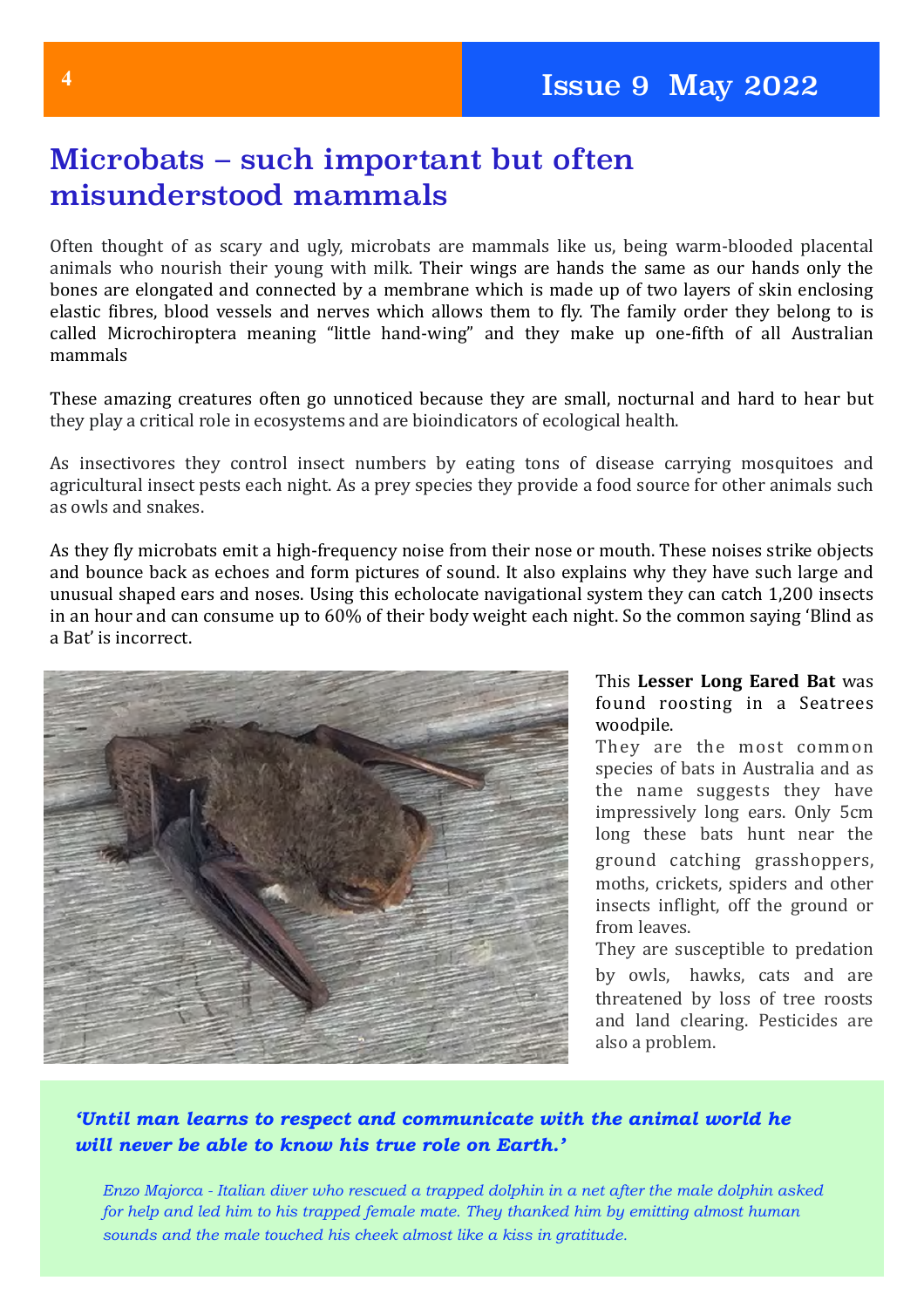# **<sup>5</sup>** Issue 9 May 2022

### **Recent Seatrees Wildlife Shelter Patients**

**Pip & Polly,** adolescent sugar gliders were found huddled at the base of a cut down tree. Not being old enough to glide they were unable to escape with their parents when their home was destroyed. They remained in care for a couple of months feasting on a special sugar glider mix, mealworms and native flowering gum and grevillea. After they were soft-released back into the wild they returned to their feeding station to be supplementary fed for a month or so and continue to use their nesting boxes.

![](_page_4_Picture_3.jpeg)

*Sugar Glider Pip*

![](_page_4_Picture_5.jpeg)

**Rattie Houdini,** a native bushrat so named as he escaped into our laundry when he was being examined for injury after being rescued from the middle of the Great Ocean Road. Captured on camera he would happily emerge from his hiding place each night to enjoy supper. Eventually recaptured he bounded off into the bush a lot fatter!

*Rattie Houdini*

**Bontie & Junior,** koala joeys have enjoyed living in a beautifully designed and brand new enclosure funded by Animals Australia. They were raised from tiny joeys by Wildlife Otway carers Hayley and Katie before coming to spend the necessary outside time with our Seatrees wildlife carer, Kimberly for a number of months. Having gone through the process of being weaned off milk and reaching the required weight and age they have been released back into the wild.

![](_page_4_Picture_9.jpeg)

*Bontie and Junior*

![](_page_4_Picture_11.jpeg)

**Walnut,** the wallaby joey, came in at a tiny 650 grams and has been lovingly and capably raised over 7 months by Emma, one of our Seatrees wildlife carers.

Emma couldn't believe that wallabies are such characters. She described him as cheeky, unflappable, confident, and highly affectionate. Wallaby joeys have a unique ability to bond with their carers and readily accept them as their mother. But once they reach their teenage years are happy and eager to be released back into the wild.

*Walnut*